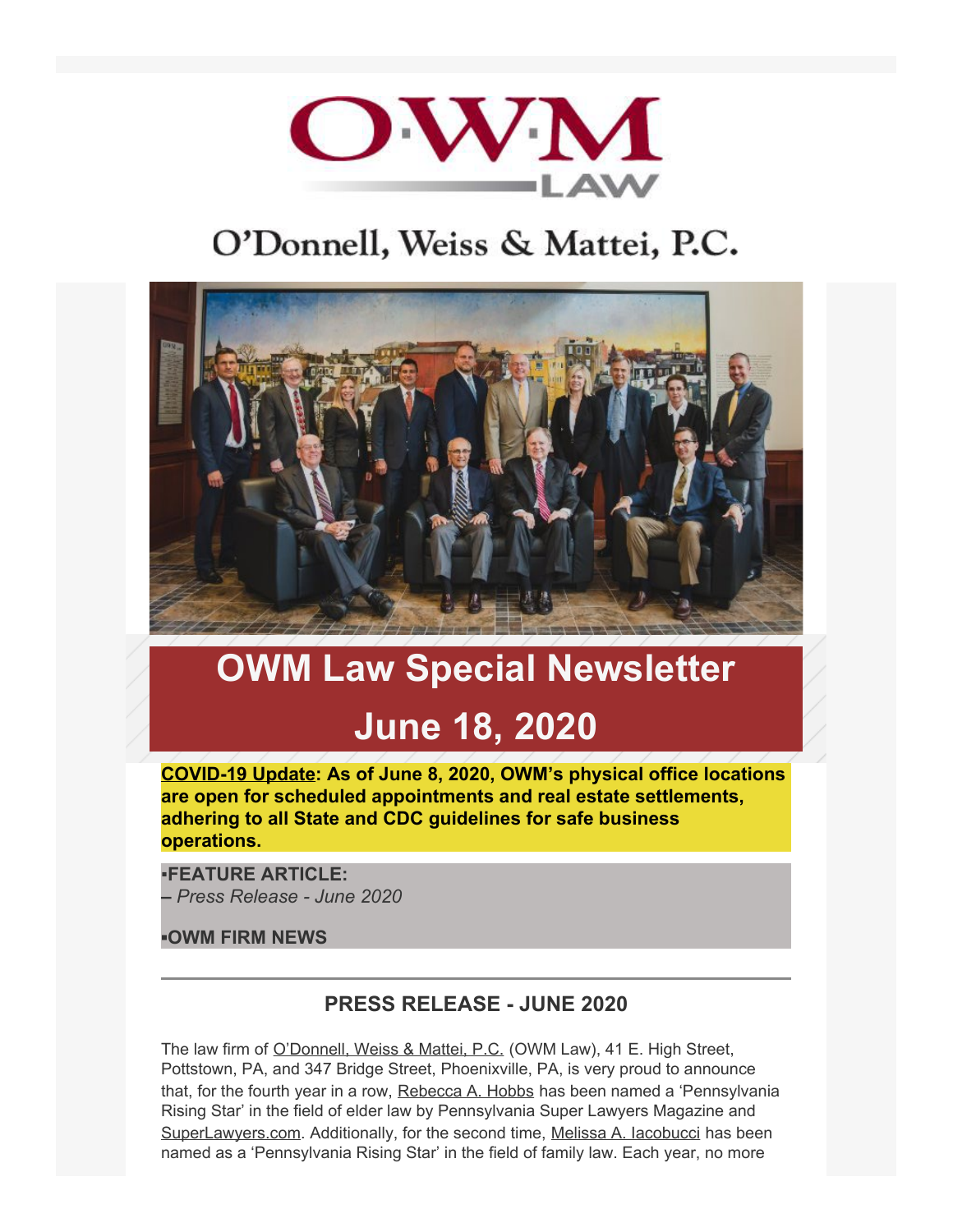than 2.5 percent of the lawyers in the state are selected by the research team at Super Lawyers to receive this honor. Super Lawyers, a Thomson Reuters business, is a rating service of lawyers from more than seventy (70) practice areas who have attained a high degree of peer recognition and professional achievement. The annual selections are made using a patented multiphase process that includes a statewide survey of lawyers, an independent research evaluation of candidates and peer reviews by practice area. The result is a credible, comprehensive and diverse listing of exceptional attorneys. The Super Lawyers lists are published nationwide in Super Lawyers Magazines and in leading city and regional magazines and newspapers across the country. For more information about Super Lawyers, visit [SuperLawyers.com](file:///C|/Users/bbolognese/Downloads/SuperLawyers.com).



[Attorney Hobbs](https://www.owmlaw.com/attorney/hobbs-rebecca-a-cela/) is a Certified Elder Law Attorney (\**Certified as an Elder Law Attorney by the National Elder Law Foundation as authorized by the Pennsylvania Supreme Court)* and joined OWM's Elder Law Department in October, 2013. She received her Bachelor of Arts degree in English Literature from Eastern University in 2006 and her law degree from Regent University School of Law in 2009. She is licensed to practice in both Pennsylvania and New Jersey. Attorney Hobbs concentrates her practice in [special needs](https://www.owmlaw.com/elder-law-special-needs-planning/special-needs-planning/) [planning](https://www.owmlaw.com/elder-law-special-needs-planning/special-needs-planning/), [elder law](https://www.owmlaw.com/elder-law-special-needs-planning/special-needs-planning/), [estate planning](https://www.owmlaw.com/wills-trusts-estate-planning/), [estate](https://www.owmlaw.com/probate-estate-administration/) and trust administration, and [Veteran's benefits](https://www.owmlaw.com/elder-law-special-needs-planning/veterans-benefits/). Attorney Hobbs is a Co-Chair of the Elder Law Committee of the Montgomery Bar Association and is also the National Director of ElderLawAnswers. Ms. Hobbs works out of our Phoenixville office located at 347 Bridge Street, Phoenixville, however, as with all of our attorneys, Rebecca is available to see clients in both offices as needed.

[Attorney Iacobucci](https://www.owmlaw.com/attorney/iacobucci-melissa-a/) joined OWM in June of 2017. She is a graduate of Williams College, where she earned her B.A. in English and Political Science. She received her Juris Doctor degree from Temple University James E. Beasley School of Law in 2011. Attorney Iacobucci focuses her practice on [Family Law](https://www.owmlaw.com/family-law/), including [divorce](https://www.owmlaw.com/family-law/divorce/), [custody](https://www.owmlaw.com/family-law/custody/) and [support.](https://www.owmlaw.com/family-law/support/) Attorney Iacobucci is also a member of the Pennsylvania and New Jersey Bars, and is admitted to practice in the Eastern District of Pennsylvania. Ms. Iacobucci currently holds a post on the Board of Directors of the Montgomery Bar Association. Attorney Iacobucci is based in our Phoenixville Office at 347 Bridge Street, however she sees clients in both Phoenixville and Pottstown as needed.



[Melissa A.](https://www.owmlaw.com/attorney/iacobucci-melissa-a/) [Iacobucci, Esq.](https://www.owmlaw.com/attorney/iacobucci-melissa-a/)